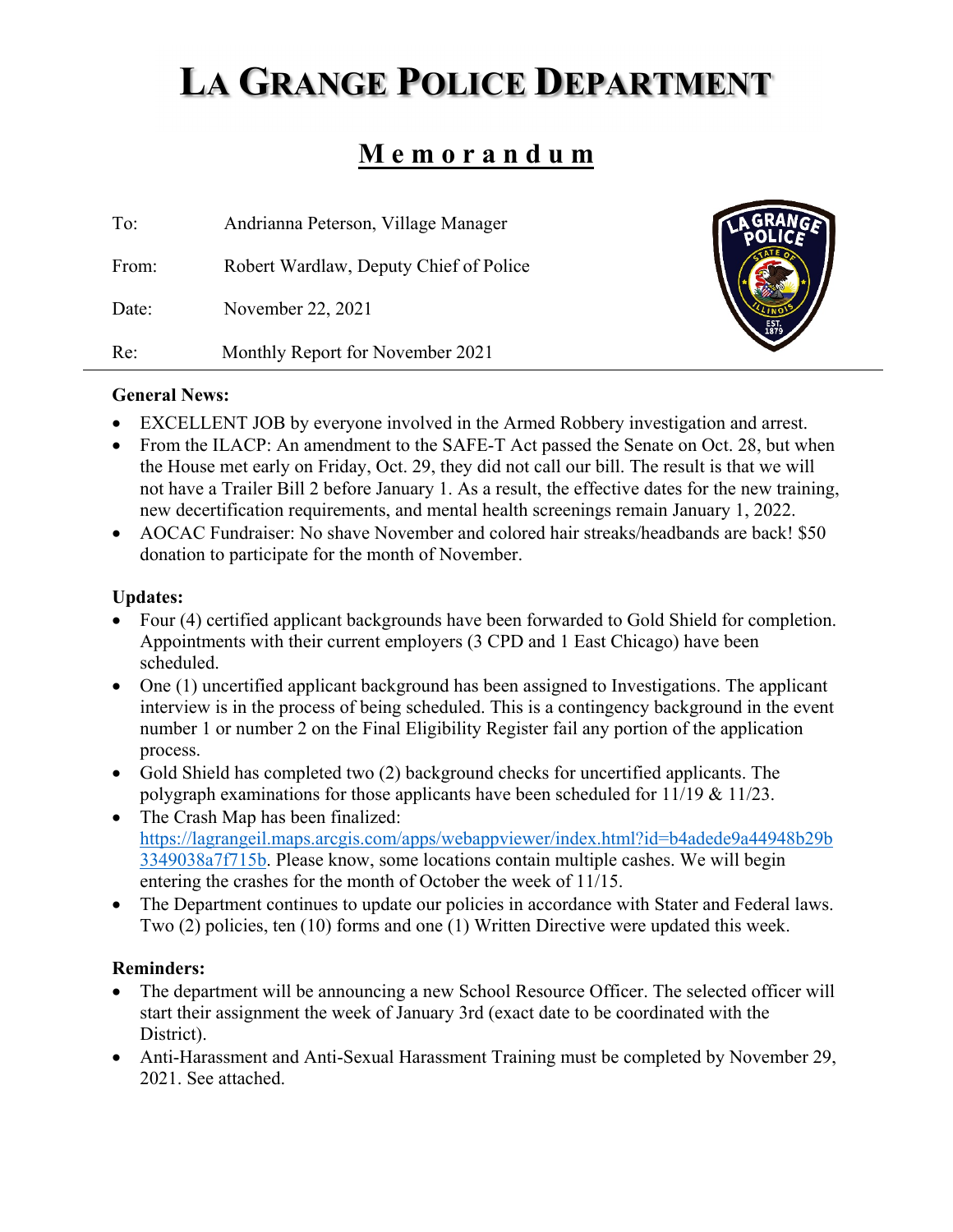

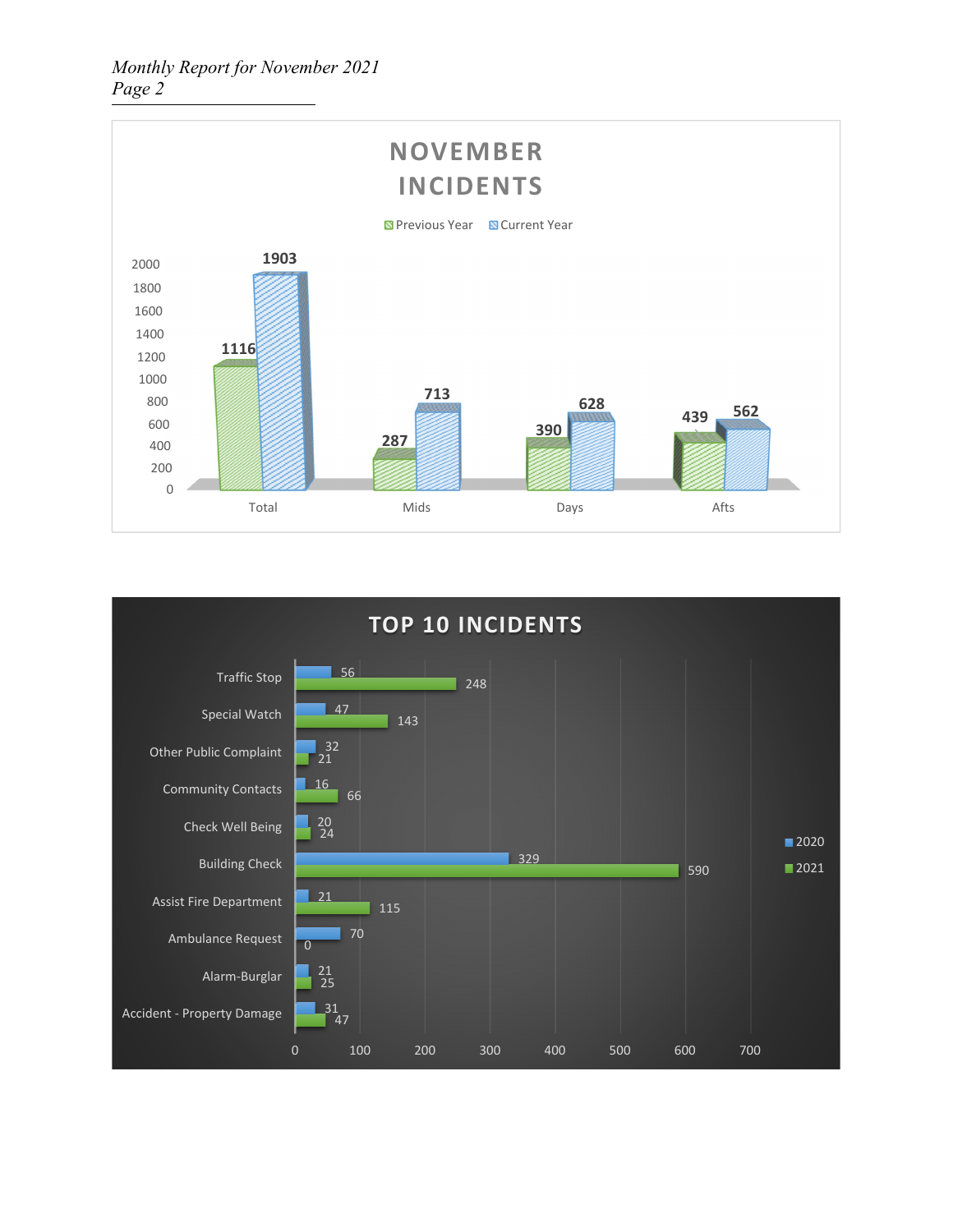*Monthly Report for November 2021 Page 3* 



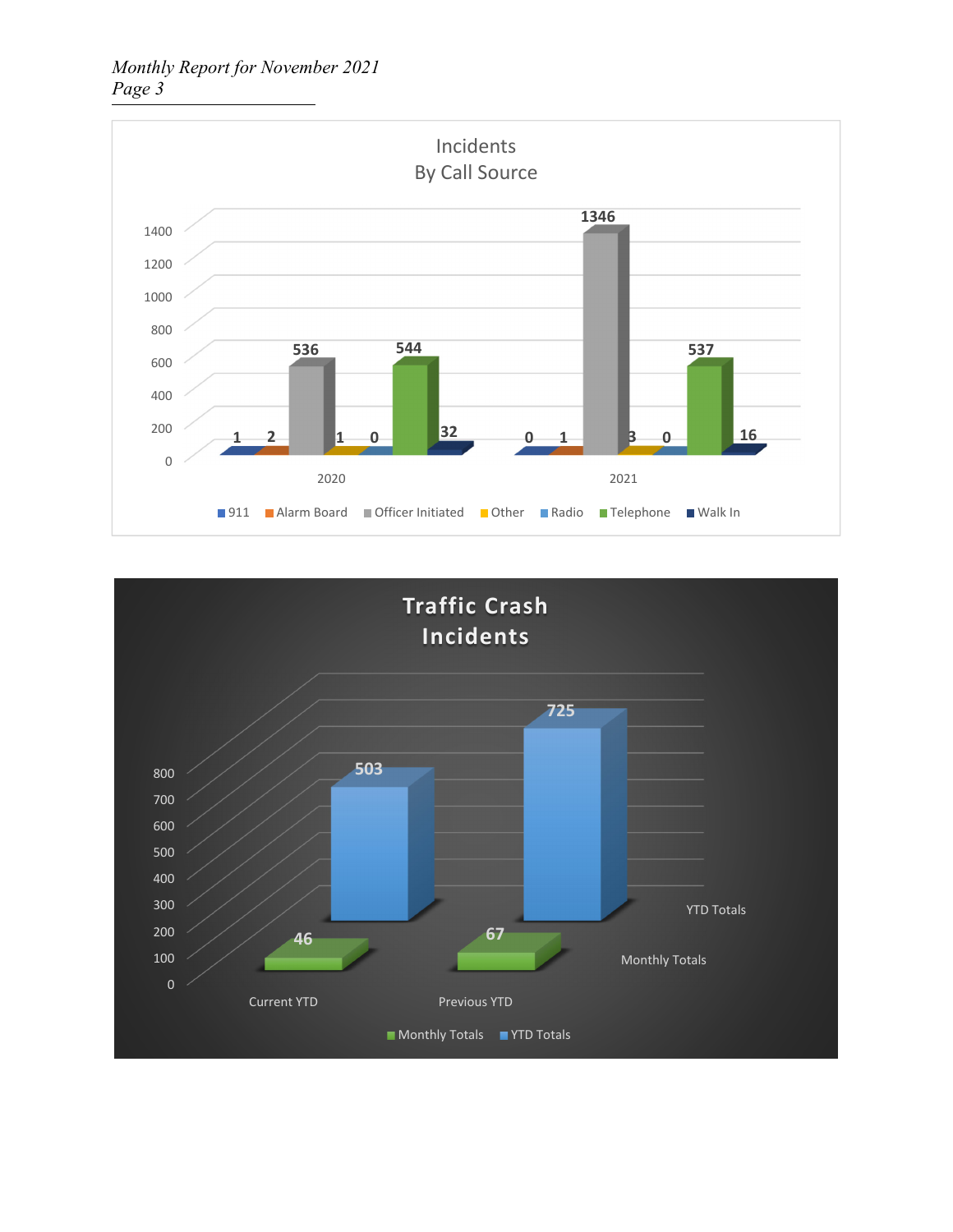# **NOVEMBER CASE TABLE**

| <b>Case Date</b> | <b>Case Type</b>              | <b>Case Ofc</b>             | <b>Status</b>             |
|------------------|-------------------------------|-----------------------------|---------------------------|
| 11/1/2021 16:46  | Aggravated Assault / Battery  | Gomorczak, Casey,<br>Open   |                           |
| 11/1/2021 20:09  | Robbery                       | Closed<br>McDermott, Laura, |                           |
| 11/2/2021 7:35   | Drug Offenses                 | Closed<br>Rogers, Steve,    |                           |
| 11/2/2021 10:01  | <b>Assist Fire Department</b> | Nemecek, Ryan,              | Closed                    |
| 11/3/2021 11:11  | Sex Offenses                  | Rogers, Steve,              | <b>TOT Investigations</b> |
| 11/5/2021 16:41  | <b>Disorderly Conduct</b>     | Piraino, Rocco,             | Closed                    |
| 11/5/2021 18:39  | <b>Domestic Battery</b>       | Kaiser, Michael,            | Closed                    |
| 11/5/2021 18:46  | Other                         | McDermott, Laura,           | Closed                    |
| 11/7/2021 8:28   | <b>Criminal Defacement</b>    | Nemecek, Ryan,              | Closed                    |
| 11/8/2021 9:29   | <b>Criminal Defacement</b>    | Gomorczak, Casey,           | Closed                    |
| 11/8/2021 9:41   | <b>Criminal Defacement</b>    | Gomorczak, Casey,           | Closed                    |
| 11/8/2021 9:56   | <b>Criminal Defacement</b>    | Gomorczak, Casey,           | Closed                    |
| 11/8/2021 13:38  | <b>Criminal Defacement</b>    | Gomorczak, Casey,           | Closed                    |
| 11/8/2021 21:23  | Disturbance - Domestic        | McDermott, Laura,           | Closed                    |
| 11/9/2021 0:09   | <b>Criminal Damage</b>        | Bugaj, Alec,                | Closed                    |
| 11/9/2021 9:38   | <b>Criminal Defacement</b>    | Gomorczak, Casey,           | Closed                    |
| 11/11/2021 19:04 | Disturbance - Other           | Reyes, Bianca,              | Open                      |
| 11/12/2021 15:59 | <b>Assist Other Agency</b>    | Comstock, Kevin,            | Referred                  |
| 11/12/2021 18:49 | Theft                         | McDermott, Laura,           | Closed                    |
| 11/15/2021 15:48 | <b>Disorderly Conduct</b>     | Piraino, Rocco,             | Closed                    |
| 11/16/2021 5:55  | <b>Criminal Trespass</b>      | Bugaj, Alec,                | Closed                    |
| 11/16/2021 7:28  | Committal - Voluntary         | Gomorczak, Casey,           | Closed                    |
| 11/16/2021 14:27 | <b>Battery</b>                | Andries, Tim,<br>Closed     |                           |
| 11/16/2021 14:29 | Citizen Assist                | Closed<br>Andries, Tim,     |                           |
| 11/16/2021 14:31 | <b>Assist Other Agency</b>    | Closed<br>Kang, Jin,        |                           |
| 11/16/2021 18:38 | Motor Vehicle Theft           | Closed<br>Piraino, Rocco,   |                           |
| 11/17/2021 13:01 | Theft                         | Closed<br>Gomorczak, Casey, |                           |
| 11/17/2021 18:30 | Disturbance - Domestic        | Closed<br>Reyes, Bianca,    |                           |
| 11/18/2021 10:57 | <b>Criminal Damage</b>        | Andries, Tim,<br>Closed     |                           |
| 11/19/2021 12:46 | <b>Identity Theft</b>         | Falls, Taylor,              | Closed                    |
| 11/19/2021 19:35 | <b>Missing Person</b>         | Comstock, Kevin,            | Closed                    |
| 11/20/2021 17:39 | <b>Deceptive Practice</b>     | McDermott, Laura,           | Closed                    |
| 11/21/2021 2:14  | <b>DUI</b>                    | Niewold, Kyle,              | Closed                    |
| 11/22/2021 11:08 | Theft                         | Nemecek, Ryan,              | Closed                    |
| 11/22/2021 16:52 | <b>Identity Theft</b>         | McDermott, Laura,           | Closed                    |
| 11/22/2021 21:23 | <b>Information Report</b>     | Piraino, Rocco,             | Closed                    |
| 11/24/2021 0:18  | <b>Information Report</b>     | Uher, Kenneth,              | Closed                    |
| 11/24/2021 14:23 | Sex Offenses                  | Gomorczak, Casey,           | <b>TOT Investigations</b> |
| 11/25/2021 0:44  | Disturbance - Domestic        | Bugaj, Alec,                | Closed                    |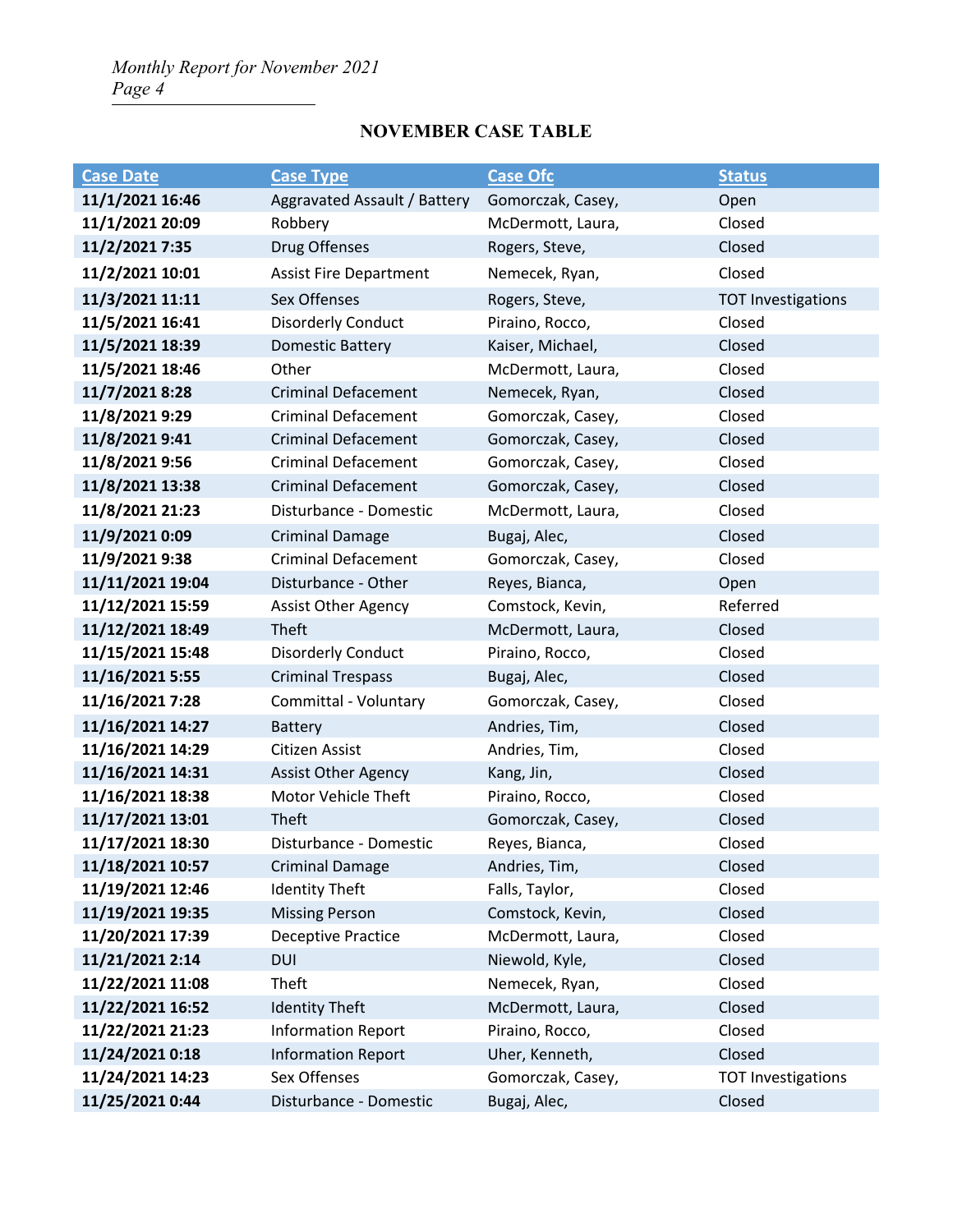| 11/26/2021 8:37  | <b>Identity Theft</b>              | Rogers, Steve,       | Closed                    |  |
|------------------|------------------------------------|----------------------|---------------------------|--|
| 11/27/2021 18:01 | Sex Offenses                       | Kaiser, Michael,     | <b>TOT Investigations</b> |  |
| 11/27/2021 18:28 | Theft                              | Irizarry, Sabrina,   | Closed                    |  |
| 11/28/2021 13:00 | <b>Theft</b>                       | Moncivais, Jerry,    | Closed                    |  |
| 11/28/2021 16:38 | <b>Village Ordinance Violation</b> | Comstock, Kevin,     | Closed                    |  |
| 11/29/2021 3:09  | <b>Information Report</b>          | Cassiberry, Candice, | Closed                    |  |
| 11/29/2021 10:36 | Check Well Being                   | Cassiberry, Candice, | Closed                    |  |
| 11/29/2021 12:16 | <b>Criminal Damage</b>             | Nemecek, Ryan,       | Closed                    |  |
| 11/29/2021 16:25 | <b>Identity Theft</b>              | Comstock, Kevin,     | Closed                    |  |
| 11/30/2021 9:40  | <b>Deceptive Practice</b>          | Gomorczak, Casey,    | <b>TOT Investigations</b> |  |
| 11/30/2021 10:19 | Theft                              | Rogers, Steve,       | Closed                    |  |
| 11/30/2021 15:03 | <b>Theft</b>                       | Irizarry, Sabrina,   | Closed                    |  |
| 11/30/2021 16:07 | <b>Assist Fire Department</b>      | Irizarry, Sabrina,   | Closed                    |  |
| 11/30/2021 23:47 | <b>Information Report</b>          | Uher, Kenneth,       | Closed                    |  |

#### **DAYSHIFT ACTIVITIES**

The Day shift completed 109 traffic contacts, which included 1 Traffic Arrest for Driving While License Suspended/Revoked/No Valid D/L and investigated 29 property damage traffic accidents, 1 personal injury traffic accident and 1 hit & run accident. Shift Officers issued 132 parking citations and 47 compliance citations. Shift Officers conducted 280 Building/Business/Special Watch Premise Checks, Foot Patrols and Community Contacts. Shift Officers also investigated, completed 20 case reports on various incidents to include: Theft, Identity Theft, Deceptive Practice, Sex Offense, Drug Offense, Criminal Damage to Property, Criminal Defacement to Property, Check Well Being, Assist Fire Department and Voluntary Committal.

In addition, Ofc. Falls finished up teaching the Fall semester DARE curriculum lessons and conducted a Graduation Ceremony for the 5<sup>th</sup> grade classes at St. Cletus Catholic School. Sgt. Nemecek participated in the Truck Enforcement Detail focusing on traffic and vehicle code violations committed by commercial trucks. Shift Officers continued to conduct patrols around the various Elementary Schools and High School focusing on traffic and parking issues. Shift Officers along with School staff personnel conducted School Safety/Lock-Down Drills at Ogden Ave, Seventh Ave, Spring Ave, St. Cletus and Gurrie Middle Schools. Shift Officers provided a Ride Along experience/orientation for a newly hired LTACC Dispatcher and two Police Officer Candidates. S/L Moncivais and Sgt. Ljubenko provided escort and traffic control for delivery of the Village Christmas Tree to the front of the Village Hall. Sgt. Ljubenko, Sgt. Nemecek and Part-Time Ofc. Egan assisted with barricade placement, street closures and traffic control in support of the annual "Pie Run for Rotary" event conducted on Thanksgiving morning.

The shift continued completing the monthly Police Law Institute online training lessons, along with the monthly Lexipol Daily Training Bulletins and the monthly Court Smart Legal Review lesson and exam. In addition, Ofc. Falls attended the 4-day Public Information Officer (PIO) Boot Camp training course.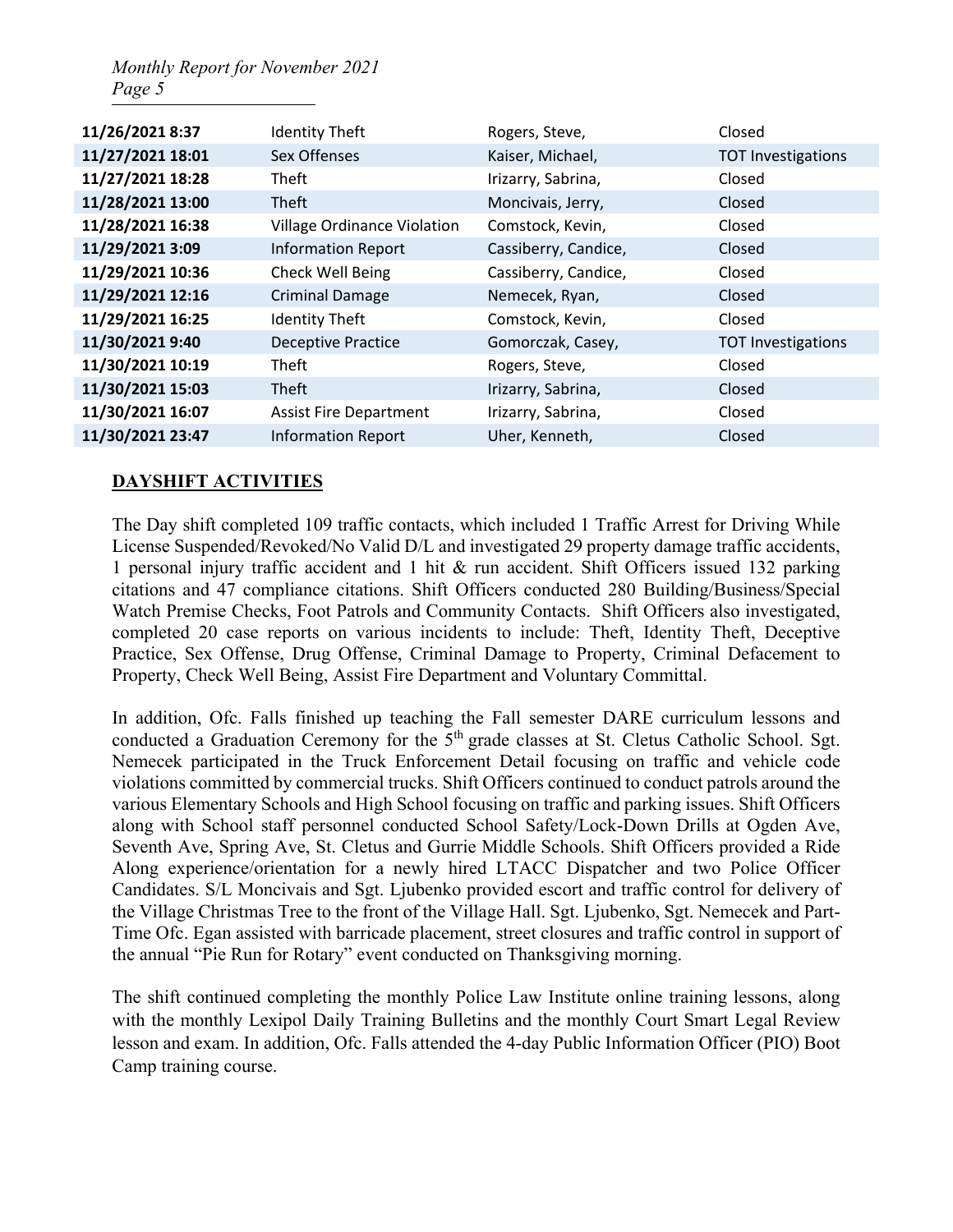#### **AFTERNOON SHIFT ACTIVITIES**

Afternoon Shift personnel conducted several criminal investigations in the month of November including an Armed Robbery. Ofc Kaiser located the offending vehicle involved in the armed robbery and three suspects were apprehended. One adult male was charged with armed robbery and theft.

The Afternoon Shift arrested one adult female for Aggravated Battery. The female was released without charges pending further investigation per the Cook County State's Attorney's Office.

The Afternoon Shift investigated a delayed report of a shooting at a residence. The scene was processed for evidence, in which a shell casing and small fragments were recovered. These items were transferred to the Illinois State Police crime lab for further investigation. There were no reports of injury from this incident.

Ofc Kaiser arrested an adult male for driving without a valid driver's license after conducting a stop for a traffic violation.

Ofc Reyes arrested two adult females, one for driving on a suspended license and one for driving without a valid driver's license.

Ofc Piraino arrested one adult female for driving without a valid driver's license.

Afternoon Shift Officers responded to 547 calls for service, 98 traffic stops, completed 145 building checks, 37 special watches. Afternoon shift Officers worked on 34 initial case reports and 13 supplement reports and 6 arrest reports.

Afternoon shift members responded to the report of a suicidal female who stated she would point a gun to her head and would resist attempts at help. CIT was utilized on-scene and the female was transported by ambulance without use of force. A petition for involuntary admission was completed by police units and provided to the hospital.

S/L McDermott attended the 16-Hour Sexual Assault Investigator course. Ofc Kaiser attended ARIDE training.

#### **MIDNIGHT SHIFT ACTIVITIES**

Eric Patterson Jr., 33 YOA, of Chicago was charged with DUI and improper Parking in a Roadway following a traffic stop.

The MIDNIGHT shift completed 38 traffic contacts during November of 2021, resulting in 5 Ytickets. Shift Officers completed 1 Illinois Traffic Crash reports. The shift Officers issued 157 parking/compliance citations for equipment and other parking violations. The shift Officers conducted 365 Building/Business Premise Checks.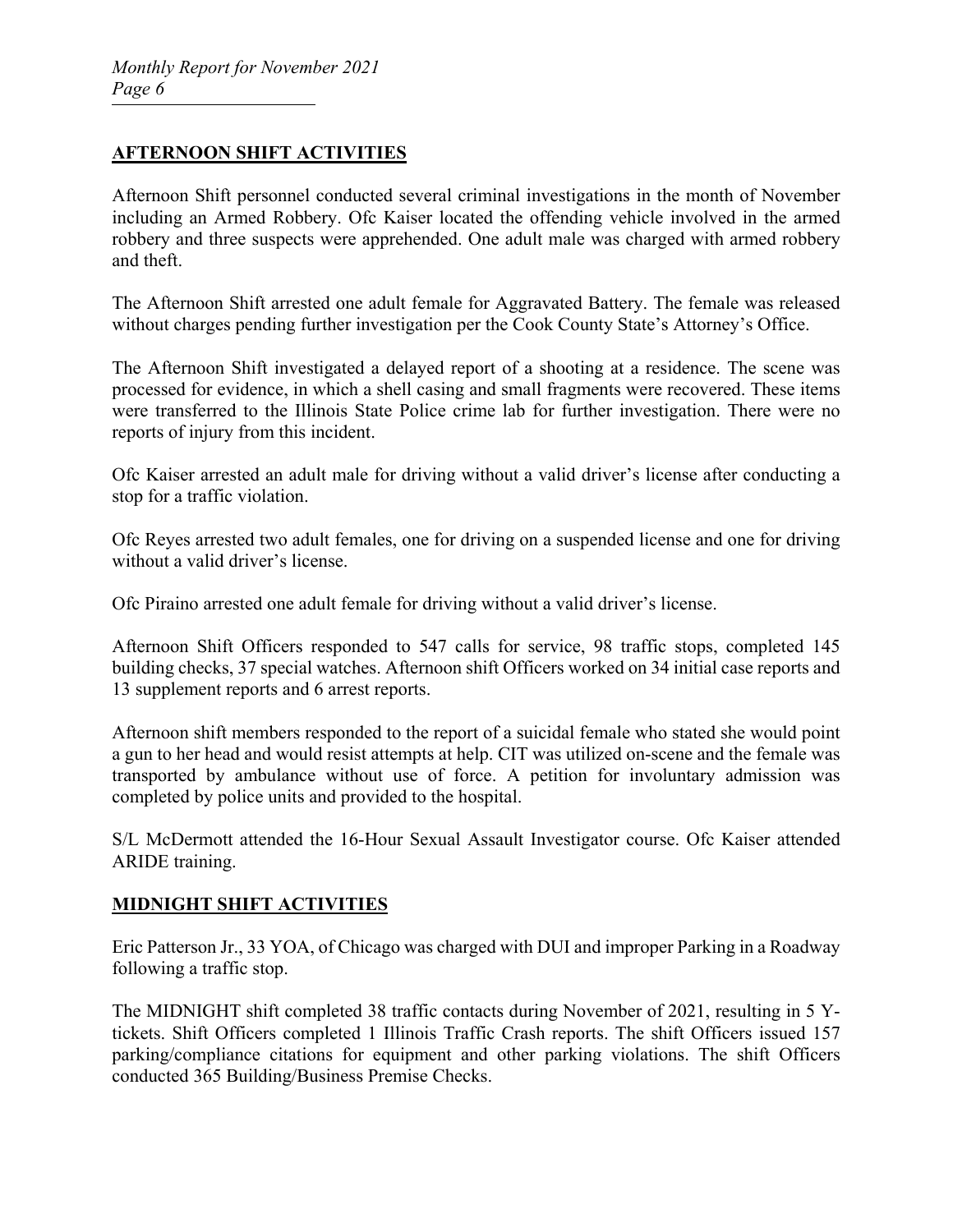On 11/18/21, Officers (Sgt Uher, Sgt Nemecek, Officer Cassiberry, Ofc Gomorczak, and Ofc Bugaj) conducted a Truck Enforcement Detail in which commercial motor vehicle drivers were provided information on alternative routes to use instead of LaGrange Rd between  $47<sup>th</sup>$  and Cermack Rd. 11 Stops were made with 9 citations and 11 warnings being issued.

CourtSmart and Illinois Police Law completed Ofc Niewold attended monthly NIPAS Training Ofc Bugaj attended Public Safety Mental Health First Aid.

#### **INVESTIGATIONS DIVISION ACTIVITIES & SCHOOL RESOURCE OFFICER**

Sgt Fulla and Inv Kang conducted a follow-up investigation on the afternoon's shift arrest of an in progress armed robbery offender. Charges were secured for Armed Robbery and Unlawful restraint after a significant amount of additional investigation which included the activation of the Major Case Assistance Team.

SRO Andries conducted an investigation into the report of a battery involving several juveniles. The report was made by a third party juvenile who refused to provide additional information.

Inv Kang and Sgt Fulla conducted a follow- up investigation for a juvenile matter which was closed due to a lack of evidence.

SRO Andries assisted the school administration with a local teen who was refusing to return to his residence. The teen was an adult and was able to obtain suitable housing in a safe environment while also working to obtain an order of protection.

Sgt Fulla and Inv Kang continued the investigation if a significantly delayed sexual assault investigation.

Sgt Fulla received a tip as to the location of a missing adult who was reported missing in July of 2021. The subject was located and refused assistance.

SRO Andries conducted a criminal damage to state supported property investigation at the school. The matter was closed due to a refusal to prosecute.

Sgt Fulla conducted follow-up into a disorderly conduct involving a juvenile. Case was closed due to a lack of cooperation.

Inv Kang assisted patrol in a stolen motor vehicle investigation.

Inv Kang attended a Forensic Interview for an investigation into a sexual assault of a minor. The matter was determined to have occurred in Chicago and was subsequently turned over to CPD.

Sgt Fulla was activated for a homicide in Blue Island Markham as part of the South Suburban Major Crimes Task Force. The regional team was already working a homicide in the area and our division was called into assist in the matter for a two day activation.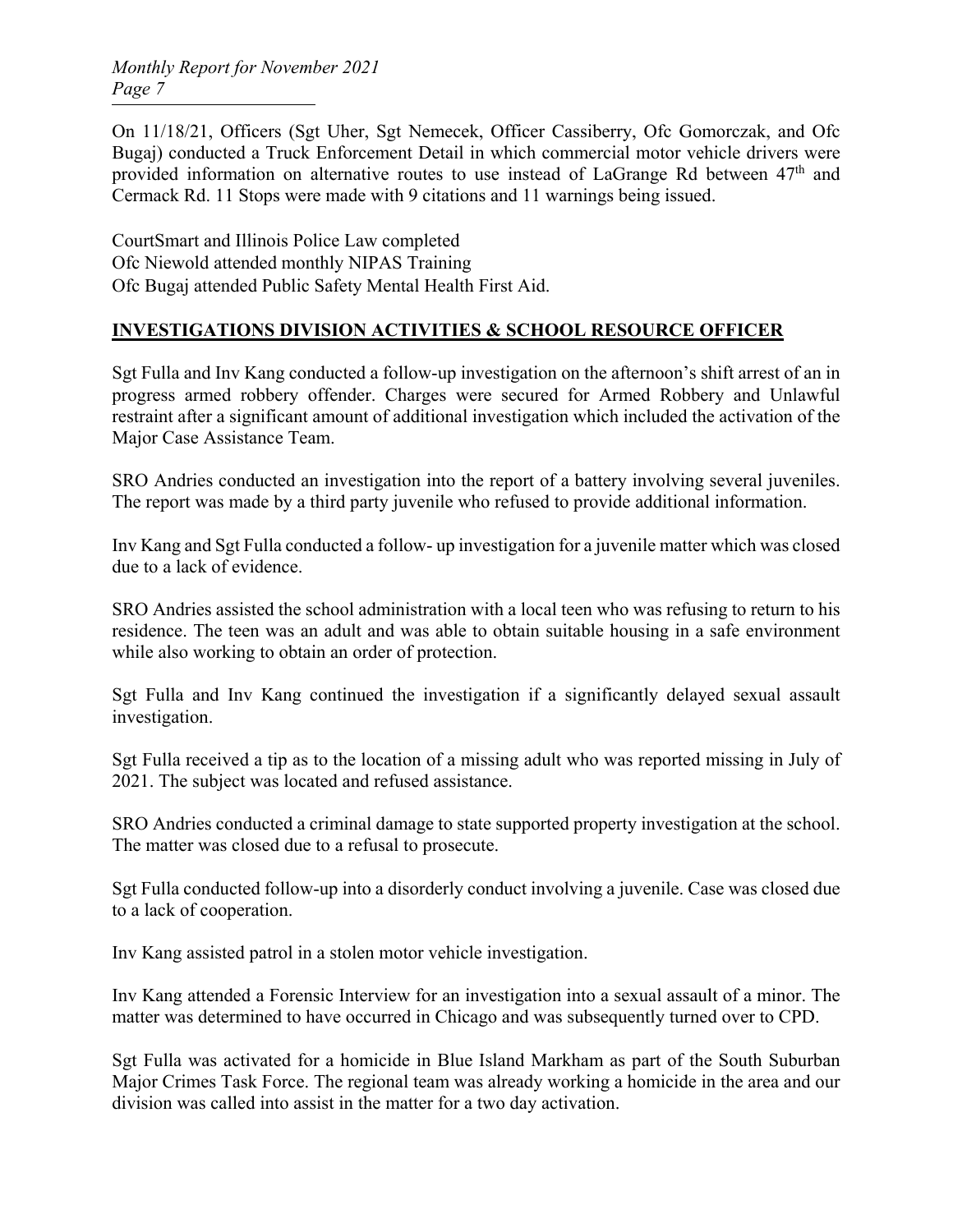Sgt Fulla and Inv Kang were activated through the Major Case Assistance Team to assist the Countryside Police Department in a Burglary Investigation. Three offenders were located within their jurisdiction from a recent burglary. A stolen vehicle and proceeds from the burglary were recovered. The investigation resulted in two offenders being charged.

Inv Kang was activated for a homicide investigation for the South Suburban Major Crimes Task Force. The investigation into the homicide of a juvenile lasted three days.

Inv Kang distributed the Tobacco Information packets as part of the Tobacco Grant through the Illinois Liquor Commission.

Inv Kang obtained new doses of Narcan which was deployed to officers within the department.

Inv Kang completed a background investigation for a potential new hire for the department.

Sgt Fulla assisted with a lock-down drill at Ogden Ave School.

Inv. Kang and Sgt. Fulla attended monthly MCAT meeting.

SRO Andries, Inv. Kang and Sgt. Fulla completed monthly Police Law Institute, Lexipol and CourtSmart Training.

Sgt. Fulla and Inv. Kang completed administrative duties including fingerprinting, evidence transfer to ISP Crime Lab, Department equipment/vehicle maintenance and liquor license background investigations.

Sgt Fulla attended the Illinois Public Pension Fund Association Annual Training held in Oak Brook.

SRO Andries attended two Board of Education meetings at the High School.

| Task                                 | #                          |  |
|--------------------------------------|----------------------------|--|
| <b>Foot Patrols</b>                  | 49                         |  |
| <b>Lunch Period Patrols</b>          | 63                         |  |
| <b>Bathroom Checks</b>               | 17                         |  |
| <b>Class Room Visits</b>             |                            |  |
| <b>Student Meetings</b>              | 6                          |  |
| <b>Security Mtgs/Huddles</b>         | 5                          |  |
| <b>Special Events/Details</b>        | 2                          |  |
| <b>CAD Events Opened (See Notes)</b> | 6                          |  |
| <b>Citations Issued</b>              | Compl $-0$ CL $-0$ LO $-0$ |  |
| Court                                |                            |  |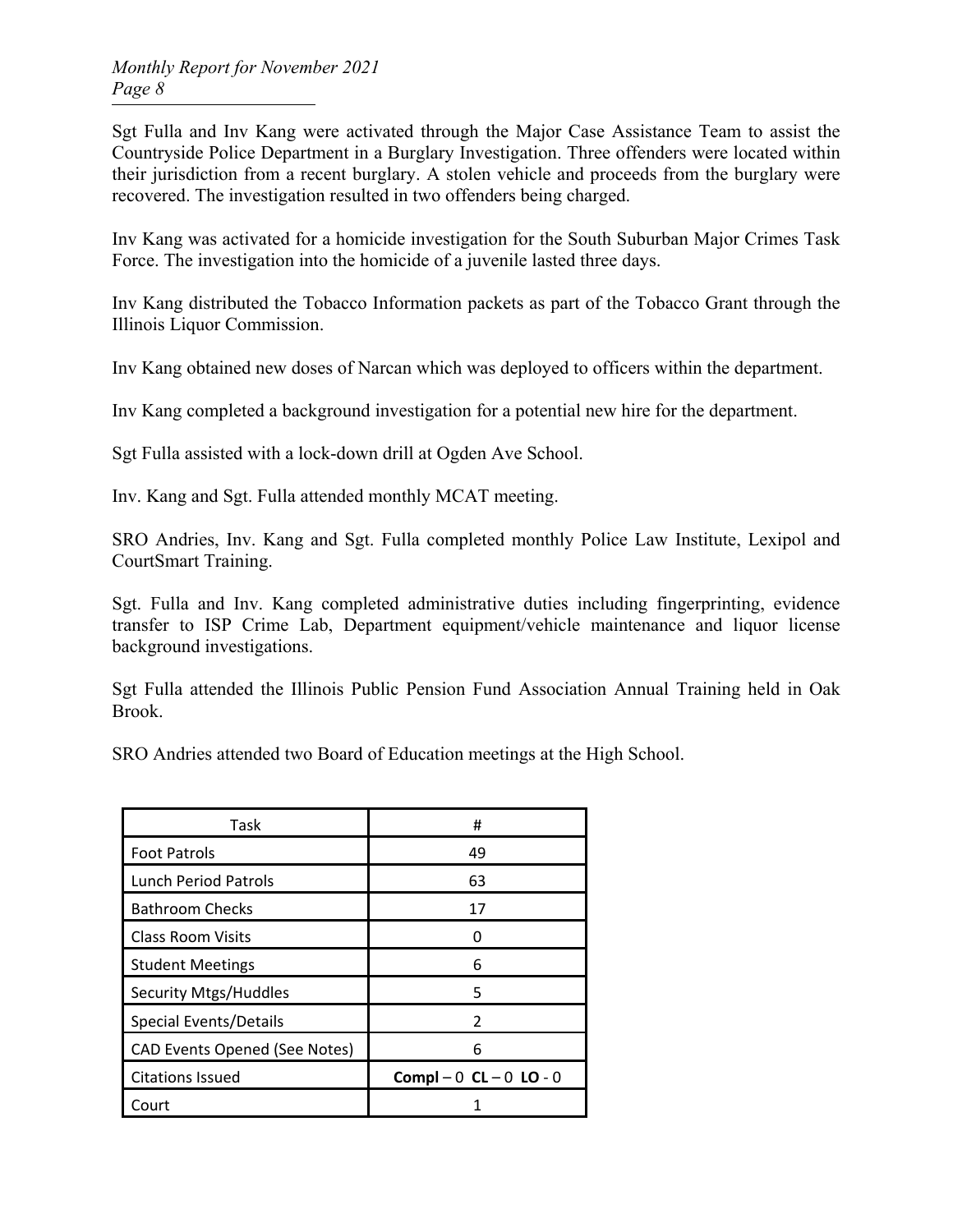#### **AUXILIARY AND PART-TIME POLICE UNITS**

Sgt. Ljubenko, Sgt. Nemecek and Part-Time Ofc. Egan assisted with barricade placement, street closures and traffic control in support of the annual "Pie Run for Rotary" event conducted on Thanksgiving morning. They assisted with the detail for the event. They are still on abbreviated duty due to the ongoing Covid-19 pandemic.

The part-time officers responded to 24 calls for service in the community and worked a combined 38.25 hours. The part-time officers' activity is lower than usual because they patrol the parking deck and downtown area as part of their patrol duties.

#### **PARKING DIVISION**

The parking division registered \$18,720 in parking fines through conventional payments, online payments, or collection efforts.

|                                          | <b>November</b> | <b>November</b> | 2021       | 2020       |
|------------------------------------------|-----------------|-----------------|------------|------------|
| <b>PATROL ACTIVITIES</b>                 | 2021            | 2020            | <b>YTD</b> | <b>YTD</b> |
| NUMBER OF CALLS TAKEN                    | 1,899           | 1,116           | 16,178     | 12,381     |
| <b>ACCIDENT REPORTS TAKEN</b>            | 55              | 41              | 526        | 428        |
| <b>FELONY ARRESTS</b>                    |                 |                 | 5          | 6          |
| <b>MISDEMEANOR ARRESTS</b>               |                 |                 | 27         | 30         |
| <b>DUI ARRESTS</b>                       | $\overline{2}$  | $\mathfrak{D}$  | 14         | 11         |
| <b>WARRANT ARRESTS</b>                   | $\theta$        | $\Omega$        | 9          | 11         |
| <b>JUVENILE ARRESTS</b>                  | $\theta$        | $\overline{2}$  | 3          | 13         |
| TRAFFIC WARNINGS (verbal/written)        | 160             | 41              | 1,251      | 742        |
| <b>COMPLIANCE CITATIONS ISSUED</b><br>70 |                 | 14              | 640        | 383        |
| <b>TRAFFIC CITATIONS ISSUED</b>          | 35              | 30              | 401        | 301        |
| PARKING TICKETS - by Officers            | 288             | 100<br>439      |            |            |
| PARKING TICKETS - by Parking Div.        | 691<br>403      | 339             | 5,593      | 4,937      |
| PRISONERS HELD IN LOCK-UP                | 9               |                 | 81         | 68         |

## **SUMMARY OF ACTIVITIES**

**Activity is starting to return to pre-pandemic levels but is still lower in some areas due to the Delta Variant. Officers have increased some self-initiated activity but are still practicing social distancing when possible and are minimizing contact/interaction with the general public.**